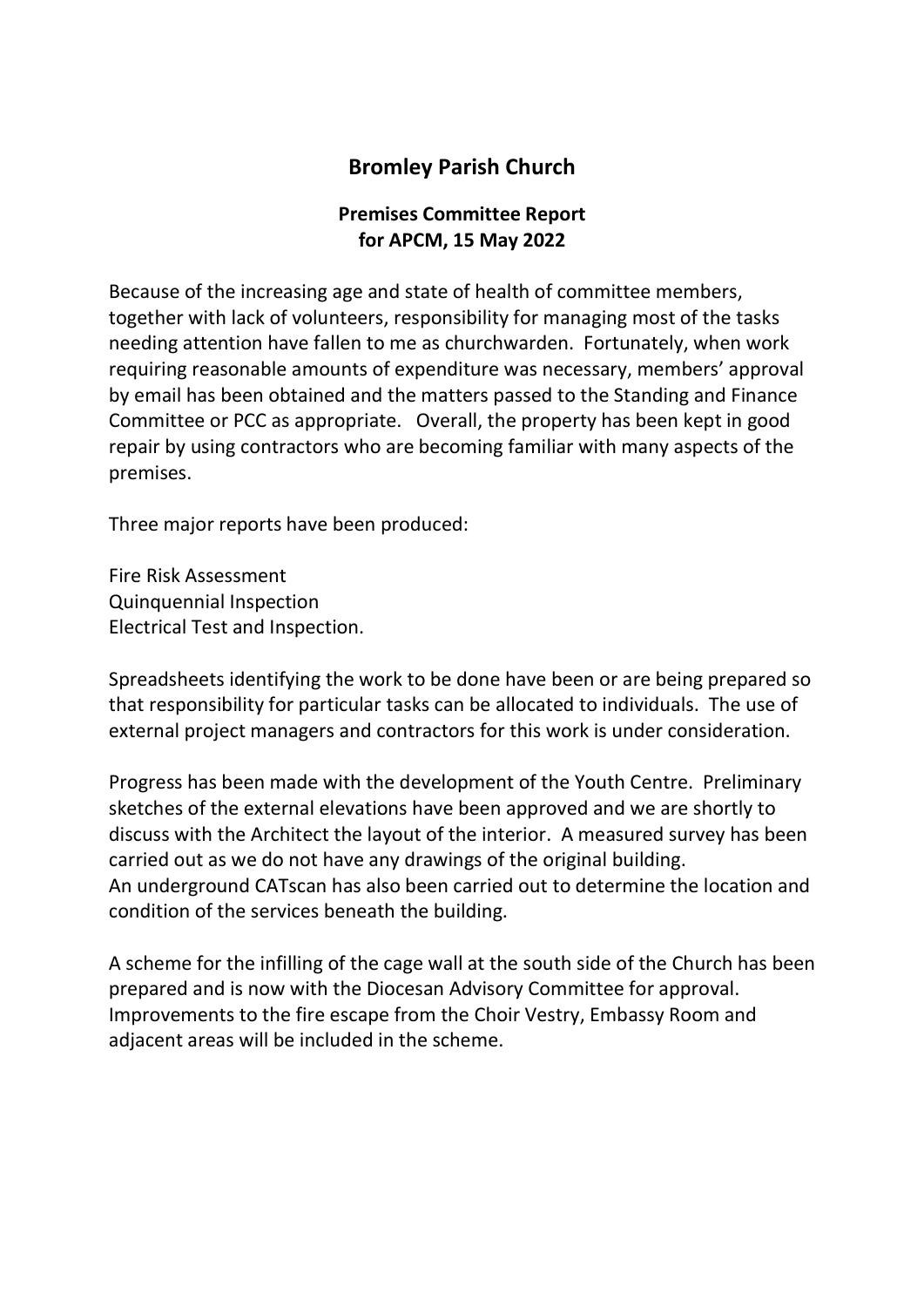Since the last APCM the following items of work relating to the property have been carried out:

- 1. During a storm on a Sunday morning the bell ringers discovered water flowing down the steps from the top of the tower. The door hinges had broken and the weather board was missing. These were repaired/replaced and the complete door then varnished.
- 2. Two of the lighting bollards on the eastern side of the car park were vandalised. One was completely broken and was replaced; the other was repaired.
- 3. Broken lamps over the Chancel have been replaced but the replacement of the lighting with LED fittings has now been approved and work is due to start in early May.
- 4. The repair of the broken loft ladder to the roof of the Rooms has been delayed as the local blacksmith who offered to weld the fractured member does not now wish to be involved.
- 5. A new toilet pan has replaced the one that was broken in the gentlemen's convenience in the Rooms.
- 6. Pest control specialists have assisted in dealing with an influx of wasps, flies, squirrels and pigeons. To deter the latter, spikes have been fixed on the stonework high above the main entrance to Church.
- 7. Vandalism and mistreatment of the premises have been a problem, with the main door into Church being disfigured, windows to the office toilet being broken and the leaded lights bent. Waste paper and discarded food containers are continually being left in the gardens.
- 8. A quotation has been accepted for pruning the large Cedar tree on the northwest corner of the Rooms but we are still awaiting Council approval for the work. The removal of the branches directly above the Rooms should deter the squirrels from accessing the roof.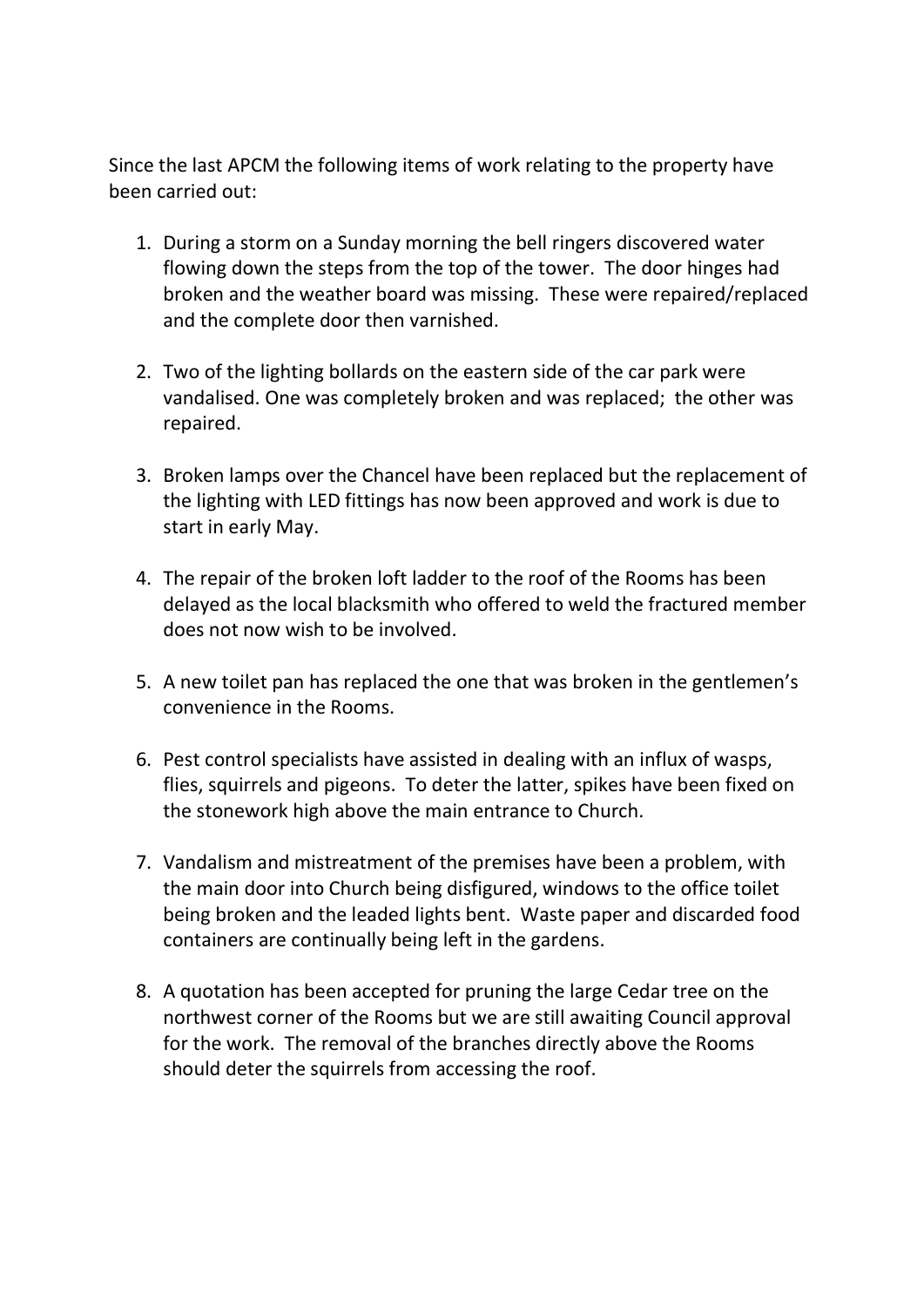- 9. Servicing of the gas boiler in the Church and Rooms the boilers in the Church were installed in 1982 and with care they continue to function well, but their replacement is long overdue. They have been inspected by a contractor acting on behalf of Ecclesiastical, our insurance company.
- 10. The fire extinguishers throughout the premises, and the fire alarms in the Rooms, have been checked. A new transformer was required in the display panel at the entrance to the Rooms.
- 11. The Lightning Protection has been tested.
- 12. The Youth Centre sewage pump has been serviced.
- 13. Problems have been encountered with the operation of the clock on the tower. These are still under investigation.
- 14. The replacement of the external lighting along the north side of the Church and on the tower is under consideration.

## Property Portfolio

13 Rochester Avenue (previously used as our Curate's residence) continues to be rented out.

126 Homesdale Road – this leasehold property is now empty as negotiations are underway with Hope into Action for its use to support their work with homeless people. There are only 33 years remaining on the lease and negotiations are continuing regarding its extension. Once the cost of doing so is known, we have to decide whether it is more economical to sell the property with the benefit of a longer lease or retain it as it is and reconsider the situation.

17 Hammelton Road – we own the freehold and there are three leaseholders. Winckworth Sherwood, solicitors, and Savills, estate agents, had been instructed to sell the freehold and relieve us of managing the maintenance but unfortunately the performance of the former was extremely poor. Consequently, with the approval of the Diocese we are now using Cripps Pemberton Greenish.